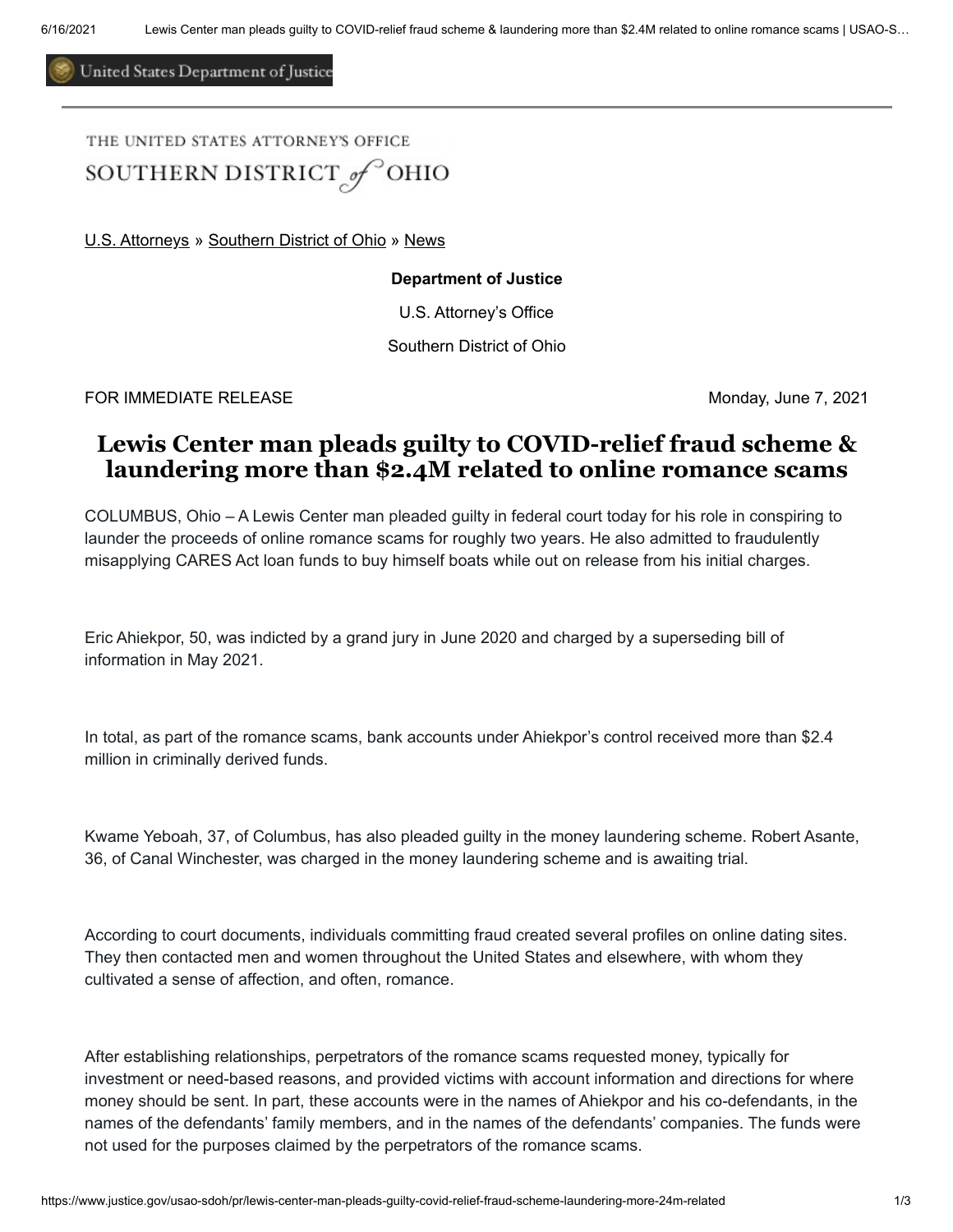Ahiekpor is not accused of committing romance fraud. Instead, by pleading guilty he admits that he helped the perpetrators of the romance fraud move the fraud proceeds from the United States to Ghana.

While he was on release in the romance scam case, in a separate and unrelated scheme, Ahiekpor obtained a coronavirus relief loan for \$150,000 and fraudulently misapplied the loan proceeds. In June 2020, Ahiekpor submitted an application for an Economic Injury Disaster Loan (EIDL) on behalf of Premier Choice Health Services, a business he owned.

The EIDL Program is designed to provide economic relief to small businesses that are currently experiencing a temporary loss of revenue. The EIDL Program was expanded under the CARES Act. EIDL proceeds can be used for working capital and normal operating expenses, such as continuation of health care benefits, rent, utilities and fixed debt payments. EIDL proceeds cannot be used for the applicant's personal benefit.

One day after receiving the relief funds, Ahiekpor bought a 2017 Sun Tracker "Fishin' Barge 22 DKX" boat for \$32,000, motor and boat trailer. Shortly thereafter, he also purchased a 1995 Sea Ray Sundancer boat. He continued to fraudulently misapply the EIDL proceeds after his release from his money laundering charges.

Conspiracy to launder money and wire fraud are federal crimes punishable by up to 20 years in prison and a fine, as well as forfeiture of any proceeds involved in the crimes.

Vipal J. Patel, Acting United States Attorney for the Southern District of Ohio, and Bryant Jackson, Special Agent in Charge, Internal Revenue Service – Criminal Investigation (IRS-CI), announced the plea entered into today before U.S. District Judge Sarah D. Morrison. Assistant United States Attorney Peter K. Glenn-Applegate is representing the United States in this case.

*# # #*

**Topic(s): Coronavirus** Financial Fraud

**Component(s):** [USAO - Ohio, Southern](http://www.justice.gov/usao-sdoh)

**Contact:** jennifer.thornton@usdoj.gov